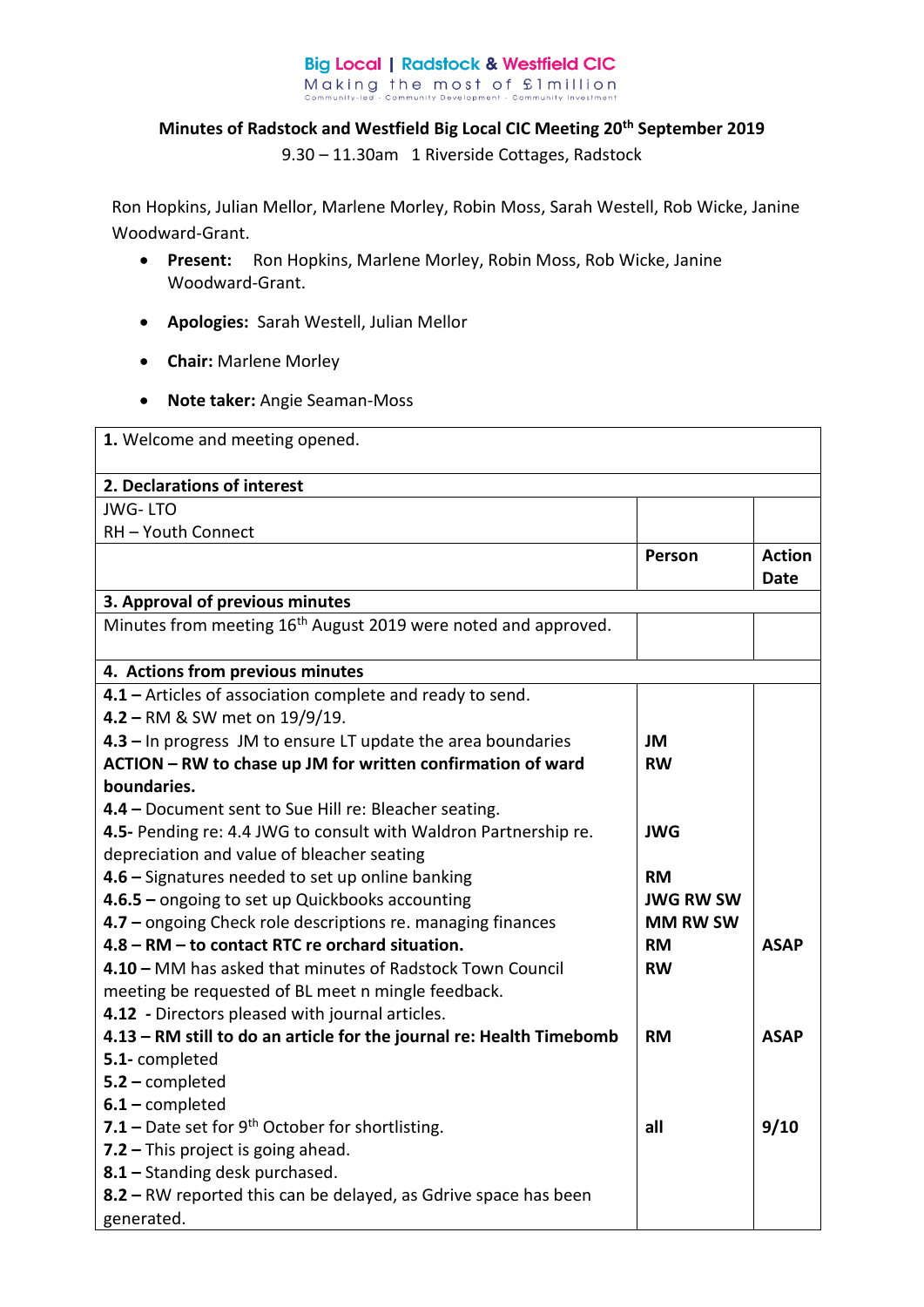## **Big Local | Radstock & Westfield CIC**

Making the most of filmillion<br>community-led - Community Development - Community Investment

| 8.3 – RW reported now have on line system of comms and project                |                    |       |      |
|-------------------------------------------------------------------------------|--------------------|-------|------|
| management.                                                                   |                    |       |      |
|                                                                               |                    |       |      |
| 5. Finance Report                                                             |                    |       |      |
| Finance report explained and discussed.                                       |                    |       |      |
|                                                                               |                    |       |      |
| 6. Mixed use space                                                            |                    |       |      |
| RM – gave an overview of thoughts on lease and Grants options for             |                    |       |      |
| mixed use space in Hope House. A lengthy discussion followed                  |                    |       |      |
| including the pro's and con's of lease and grant.                             |                    |       |      |
| JWG - discussed types of grants and possible grant terms and                  |                    |       |      |
| conditions.                                                                   |                    |       |      |
| RW & JWG - reported on meetings with Hope House.                              |                    |       |      |
| $RH$ – expressed concerns regarding giving a grant and how                    |                    |       |      |
| performance can be monitored.                                                 |                    |       |      |
| It was agreed that further investigation is needed and legal advice on        |                    |       |      |
| grant terms and conditions.                                                   |                    |       |      |
|                                                                               |                    |       |      |
| <b>Actions:</b>                                                               |                    |       |      |
| JWG - contact Stone King for legal advice.                                    | <b>JWG</b>         |       |      |
| All - to meet and discuss further                                             | All                |       | 9/10 |
| 7. Youth Services                                                             |                    |       |      |
|                                                                               |                    |       |      |
| Shortlisting meeting arranged for the 9 <sup>th</sup> October 2019.           | All                | 9/10  |      |
| RW discussed the need to finalise cost to value ratio prior to ITT, and       |                    |       |      |
| reported on the guidance been given.                                          |                    |       |      |
|                                                                               | All                |       |      |
| Selection date after shortlisting 11 <sup>th</sup> November 2019 9.30 - 11.30 |                    | 11/11 |      |
| To enable feedback to the partnership meeting on 13 <sup>th</sup> Nov.        |                    |       |      |
|                                                                               |                    |       |      |
| 8. AOB                                                                        |                    |       |      |
| Website template - RW reported that the current website template              |                    |       |      |
| originally set up is no longer working efficiently and there is a need        |                    |       |      |
| to purchase a new website template. Discussion took place around              |                    |       |      |
| social media je Facebook.                                                     |                    |       |      |
| <b>Decision:</b>                                                              |                    |       |      |
| Purchase current website template                                             | <b>RW</b>          |       |      |
| Purchase specific facebook adds.                                              |                    |       |      |
|                                                                               |                    |       |      |
| Local Trust rules on paid staff - Discussed and noted                         |                    |       |      |
|                                                                               |                    |       |      |
| Local Trust events see list in diary dates.                                   |                    |       |      |
|                                                                               |                    |       |      |
| Angus $M$ – Our Bigger Story visiting next week.                              |                    |       |      |
|                                                                               |                    |       |      |
| Youth Lead RW - to request RM to take a lead on Youth Services.               | <b>RW &amp; RM</b> |       |      |
|                                                                               |                    |       |      |
|                                                                               |                    |       |      |
|                                                                               |                    |       |      |